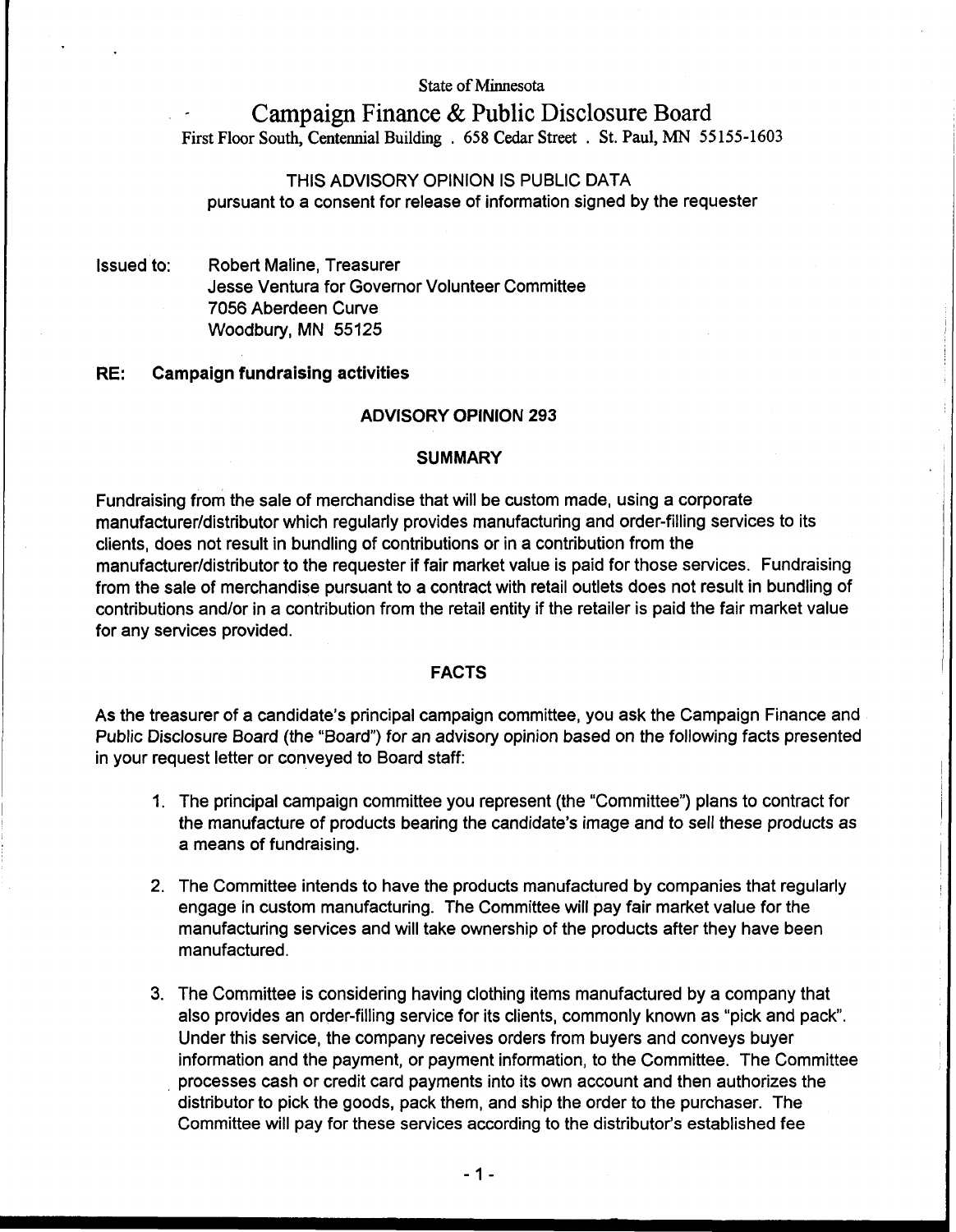practices.

- 4. Sale of items the Committee offers will be to individuals only. All proceeds from the sale of the products would be reported as contributions from the individual purchasers as of the date the purchase is paid for. The Committee recognizes that limits and reporting requirements applicable to individual contributions apply to purchases made under your plan. The Committee also recognizes that all costs associated with the manufacture and distribution of this fundraising merchandise must be reported as campaign expenditures.
- 5. The Committee is also contemplating the manufacture of beer. The Committee recognizes that specific federal and state laws apply to the manufacture and distribution of beer and does not ask the Board's opinion regarding those issues.
- 6. The Committee contemplates consigning beer or clothing to liquor stores under a contract by which the store would act as the Committee's agent for the purpose of making the fundraiser sales; that is, collecting individual contributions. For sales over \$20, the retailer will also obtain the individual's name and telephone number (or address and employment information) and forward them to the Committee. The liquor stores would be paid for their participation in this process.
- 7. Clothing may also be consigned to clothing stores using the same process that is used in liquor stores.
- 8. It is anticipated that all of the distributors involved will be corporations.

I **ISSUE ONE**  Does the manufacture and sale of fundraising merchandise using the services of a "pick and pack" distributor, which ordinarily makes these services available to the public, result in a contribution to the Committee from the **manufacturer/distributor** or in the bundling of contributions?

# **OPINION**

As long as the manufacturer/distributor is compensated at fair market value, the transactions are a purchase of services by the Committee, not a contribution from the **manufacturer/distributor** to the Committee. In the case of a **manufacturer/distributor** which makes its services available to the public, the fair market value of the services provided is the price the company's other clients would pay for the same services.

The described transactions do not constitute bundling of contributions. The pick and pack company is the Committee's contracted agent for the receipt of payments for merchandise sold. Forwarding the payment documents or payment information under contractual terms is not the delivery of contributions contemplated in Minn. Stat. § 10A.27, subd. 1.

# **ISSUE TWO**

Does the consignment of manufactured items to a retail business and the subsequent sale by the business result in a contribution to the Committee from the business entity or in the bundling of contributions?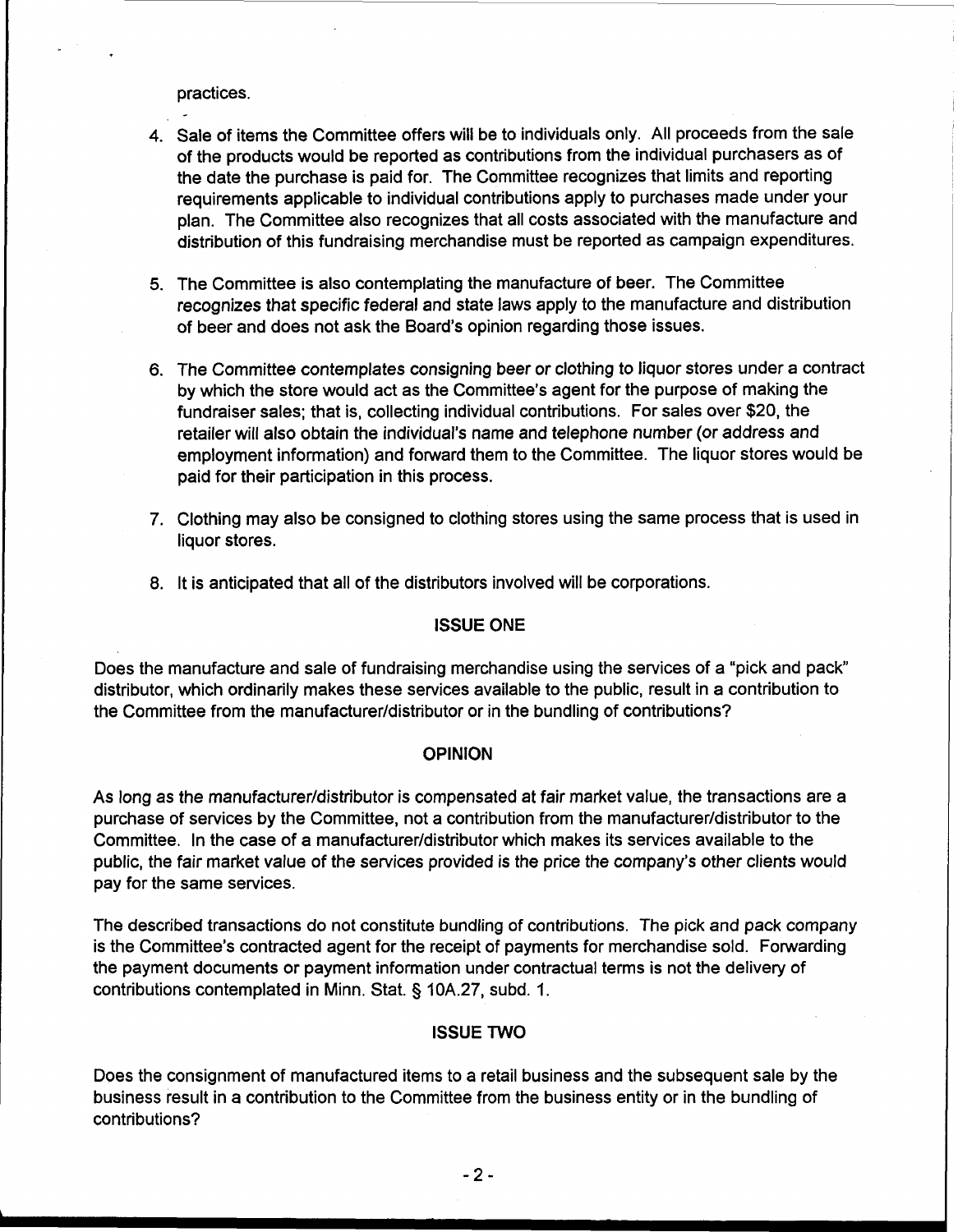## **OPINION**

No contribution from a business entity results if the retail business entities are paid fair market value for the services they provide. The retailer must base the compensation it demands on purely business factors and not on any political considerations.

The Committee and the retailer should recognize that the retailer will be required to obtain additional information from an individual who purchases more than \$20 worth of goods. At a minimum, the retailer would be required to obtain the purchaser's name and telephone number so that the Committee could later obtain the purchaser's address. Minn. Stat. § 10A.13, subd. 1(b). If a purchase is over \$100, the Committee also would be required to obtain employment information. Minn. Stat. §IOA.20, subd. 3.

The Board notes that there is a danger in having the retailer obtain only the name and telephone number of an individual who purchases more than \$20 worth of merchandise. If the Committee is later unsuccessful in obtaining the donor's complete address, including zip code, the contribution is considered an anonymous contribution and must be sent to the Board for deposit in the General Account of the State Elections Fund. If employment information cannot be obtained from purchasers of over \$100 in merchandise, the Committee will be in violation of reporting requirements for that contribution.

The Board recommends that the Committee inform purchasers of more than \$20 worth of merchandise that that their purchase is a contribution to the committee. Although this notice is not required by Minnesota Statutes Chapter IOA, it would be a natural disclosure to make when obtaining the purchaser's name and address or contact information. This notice would allow a potential purchaser to make an informed decision as to whether or not to make the purchase, understanding that it constitutes a political contribution.

The described transactions do not constitute bundling of contributions for the reasons stated in Issue One of this opinion.

# **CAVEAT**

In the fact situation presented, the Committee mentions how it plans to handle sales tax, income tax, and the issuance of political contribution receipts. The Committee also recognizes that the sale of beer is governed by statutes outside the scope of Minnesota Statutes Chapter 10A. The request presents potential issues that may be within the jurisdiction of the Minnesota Department of Revenue, federal or local taxing authorities, and agencies involved in the regulation of alcoholic beverages. The Board expresses no opinion on whether the Committee's plans for handling those matters would comply with relevant requirements.

Issued: *<u>decay 24,1998</u>* 

Carolyn D. Rodriguez, Chair Campaign Finance and Public Disclosure Board

 $-3-$